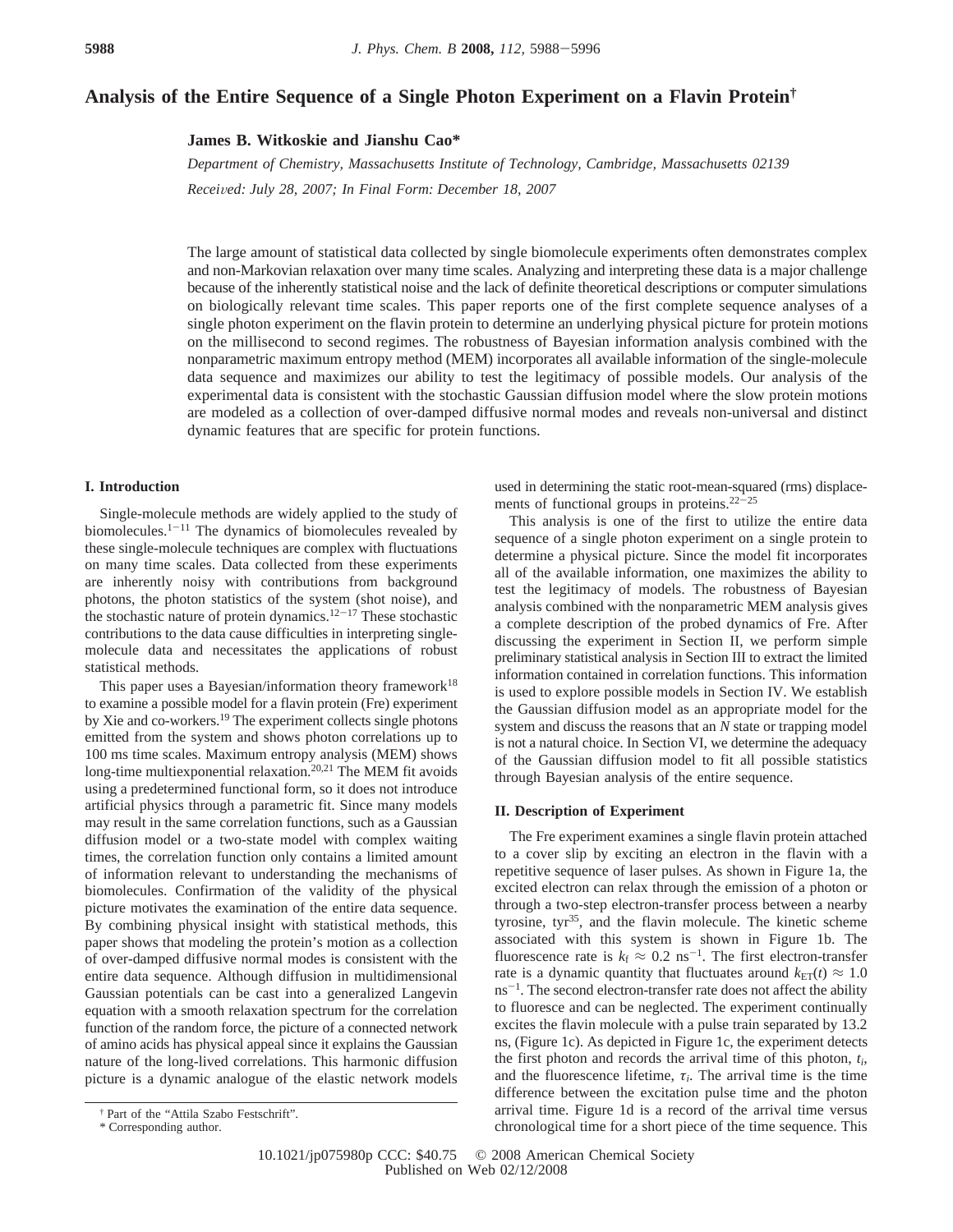

**Figure 1.** (a) The two competing mechanisms for relaxation of an excited electron to the ground-state-photon emission and electron transfer. (b) The corresponding kinetic scheme. (c) Schematic of the pulse trail that defines the chronological time,  $t_i$ , and the photon arrival time,  $t_i$ . (d) Trace of the photon arrival time as a function of chronological time from the experiment.

sequence demonstrates the anticorrelation between the interarrival time  $t_i - t_{i-1}$  (the inverse photon density) and the arrival time,  $\tau_i$ . The probability of detecting a photon is proportional to the photon arrival time,<sup>19</sup>

$$
P_{\text{photon}}(t|\tau(t)) \propto \frac{\tau(t)}{\tau_{\text{f}}} = \frac{(\tau_{\text{f}}^{-1} + \tau_{\text{ET}}^{-1}(t))^{-1}}{\tau_{\text{f}}} \tag{1}
$$

Experiments reveal the exponential dependence of the electrontransfer rate on the distance between the flavin and a specific tyrosine, tyr<sup>35</sup>,  $\tau_{ET}(t)/ns = e^{\beta r(t)-\beta r_0} = e^{R(t)-R_0}$ , where  $R_0$  accounts for the prefactor, and  $\beta \approx 1.4 \text{ Å}^{-1}$  is the empirically determined scaling coefficient.<sup>19</sup> Following Xie and co-workers,  $\tau_{ET} \ll \tau_f$ implies

$$
\tau(t)/\text{ns} \approx \text{e}^{(R(t)-R_0)}\tag{2}
$$

The objective of this paper is the determination of the equations of motion for this coordinate *R*(*t*).

### **III. Analysis with the Maximum Entropy Method (MEM)**

To gain insight into viable models for *R*(*t*), we visualize the data through one-dimensional measurements. The data is preprocessed to remove systematic errors, including monotonic intensity fluctuations in a peak corresponding to scattered photons from the laser source and a drift in the zero time

baseline for the lifetime. Then, the photons are binned in 1 ms time bins. The lifetime is assumed to be static on this time scale. The background photon rate of  $\lambda_b \approx 0.414$  photons/bin was measured after the experiment, and the rate for the molecule plus background is  $\langle \lambda_s \rangle$  +  $\lambda_b$   $\approx$  0.781 photons/bin. After preprocessing, measurements with different segments of the sequence are consistent (stationary), and the background measurements show no correlations.

**A. Static Lifetime Distribution.** The photon statistics are complicated by the background counts contributing over half of the photons ( $\approx$  58%), and by the photon's arrival time,  $\tau_i$ , being a random variable that depends stochastically on the lifetime of the system

$$
P_{\rm s}(\tau_i|\tau_{\rm ET}(t)) \approx \frac{1}{\tau_{\rm ET}(t)} e^{-\tau_i/\tau_{\rm ET}(t)}\tag{3}
$$

which is convolved with the instrument response. These complications necessitate the examination of several averaged measurements to develop insight into possible models for this system. The first averaged measurement is the static distribution of the fluorescence lifetimes. We perform this measurement for both the experiment and the background measurement to determine the typical lifetimes of photons emitted by the chromophore. The photon lifetime distributions for the experiment and background measurements are histogrammed in Figure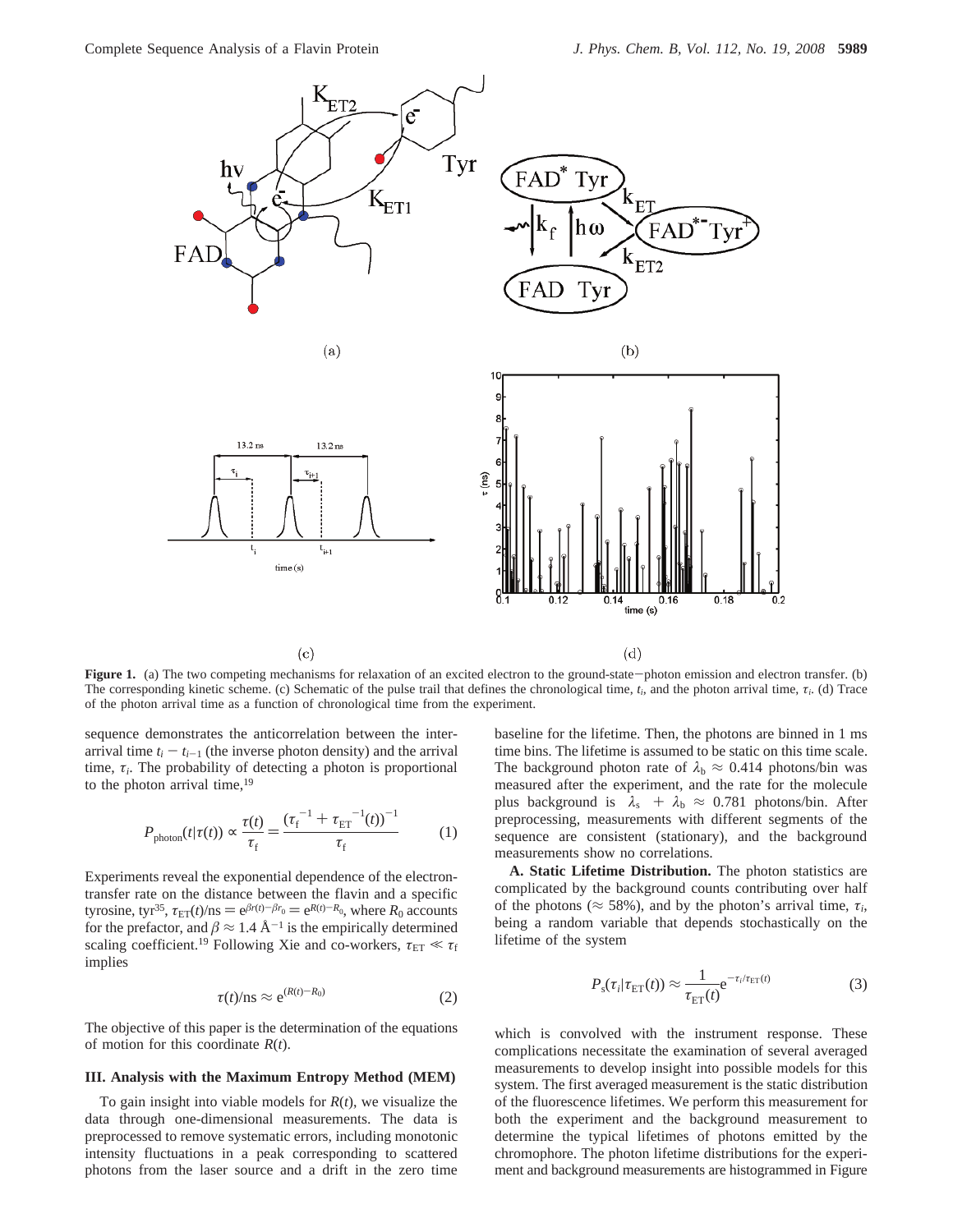

**Figure 2.** (a) The MEM fit to the experimental (squares  $=$  data, black solid line  $=$  fit) and background photon lifetime measurements (circles  $=$  data, gray dashed line  $=$  fit). The two curves show similar long lifetime behavior, but differ in the intermediate times. The scatter in the data gives a good indication of the error bars that are not plotted for visual clarity due to the large number of measurements. (b) The MEM spectrum for the fits. The fits differ in the amplitudes of the intermediate time shoulders,  $0.1 \le \tau/\text{ns} \le 1.0$ .

2, which shows maximum entropy fits (MEM) to sums of exponentials.20,21 MEM attempts to balance the ability to fit the data with the desire to have a featureless spectrum. This fitting scheme does not impose an arbitrary functional form on the data.

The distributions and MEM fits of the single-molecule experiment and background measurement differ quantitatively, but no strong features differentiate the two lifetime distributions (See Figure 2). Both MEM fits show a small peak at short lifetimes,  $\tau \ll 1$  ns and a broad peak at  $\tau \approx 10$  ns caused by the instrument response with a shoulder at shorter lifetimes. The shoulder is larger for the single-molecule experiment's data and indicates that many of the photons from the protein occur on the short-time side of this peak,  $0.1 \text{ ns} \le \tau \le 1.0 \text{ ns}$ . Our MEM fits differ from those of Xie and co-workers, which show welldefined peaks corresponding to several different times. The disparities are the result of different data truncations and possible differences in the definition of  $\sigma_i$  used in the  $\chi^2$  statistics. The different *σ<sup>i</sup>* values result in different stop criteria and affect the resolution of features. The lifetime analysis reveals the important range of lifetimes and the short-time shoulder of the distribution, but obvious signatures of the fluorophore remain hidden. Histogramming all of the lifetimes and performing a MEM fit is a more robust estimate of the lifetime than estimating the lifetimes from bins of 100 photons.<sup>19</sup> Binning every 100 photons reduces temporal resolution to approximately 0.1 seconds, and much of the photon correlation decays in this time period. Similar considerations of photon statistics and data binning have been addressed by Talaga and co-workers.<sup>26</sup>

**B. Intensity Correlation Function.** To gain insight into the dynamics of the system, we examine the 1 ms discretized trajectory to determine correlations between the number of photons in each bin. The objective of this paper is to relate these temporal correlations in the intensity to the underlying dynamics, which is dominated by the fluorophore-quencher distance,  $R(t)$ .<sup>19</sup> If the fluorophore-quencher distance,  $R(t)$  $j\Delta t$ ) =  $R_i$  is constant over the  $\Delta t$  = 1 ms bin, the number of photons is Poisson, with parameter  $\lambda(j) = \lambda_b + \lambda_s(j)$ ,

$$
P(n|R_j) = \lambda(j)^n/n! e^{-\lambda(j)}
$$
 (4)

where  $\lambda_b$  accounts for the background counts, and  $\lambda_s(j) = A_0 e^{R_j}$ with prefactor  $A_0$ . Instrument considerations slightly modify these expressions. For a Poisson process, the second moment for the number of photons in any two bins, *i* and *j*, has the form

$$
M_{\lambda}(j,k) = \langle n_j n_k \rangle = \langle \lambda(j)\lambda(k) \rangle + \delta_{jk} \langle \lambda \rangle \tag{5}
$$

with Kronecker delta  $\delta_{jk}$  denoting an additional white noise term, and  $\langle \ldots \rangle$  is the expected value. After preprocessing to remove systematic instrument errors, the data is translationally invariant and allows time averaging. Subtracting the squared average, 〈*λ*〉<sup>2</sup> and  $\delta_{ik}(\lambda)$  gives the  $\lambda$ -correlation function, plotted in Figure 3a.

$$
C_{\lambda}(j) = \frac{M_{\lambda}(0,j) - \delta_{0,j}\langle\lambda\rangle - \langle\lambda\rangle^2}{M_{\lambda}(0,0) - \langle\lambda\rangle - \langle\lambda\rangle^2}
$$
(6)

To identify the time scales in this system, we perform a maximum entropy fit (MEM). The MEM fit avoids using parametrized models that can hide certain features in the data. The resulting spectrum reveals three time regimes (Figure 3c) The fastest time scales correspond to correlations that fall off within a few time bins (less than 20 ms). This time scale appears to be broadly distributed since few data points contribute to determining these parameters. A less broadly distributed second time scale decays around  $50-100$  ms, and a third narrowly distributed time scale decays around 400 ms. The narrow distribution at long times demonstrates an exponential decay of the correlation function at longer times. A fit to the fractional Gaussian noise (FGN) model to the first 3000 data points shows poor agreement, especially for the short-time behavior  $(t \le 100$ <br>ms<sup>27</sup> (see Figure 3a) The  $\alpha^2 = N^{-1}\Sigma(r_1 - \mu)^2/2\alpha^2 = 1.3$  for ms)<sup>27</sup> (see Figure 3a). The  $\chi^2 = N^{-1} \Sigma (x_i - \mu_i)^2 / 2 \sigma_i^2 = 1.3$  for the FGN model which shows that the fit is outside the 95% the FGN model, which shows that the fit is outside the 95% confidence interval,  $\chi^2 = 1$ , used to choose the MEM solution. The large number of data points in the tail force the FGN model to neglect the short-time correlations. The parameters predict that the mean squared (MS) fluorophore-quencher distance fluctuation is approximately 1.2  $A^2$ , which is significantly larger than experimental measurements.19,28 This large MS displacement reduces the amplitude of the long-time power-law tail to less than 2% of the correlation function. As a result, exponential long-time relaxation fits the data better, but FGN has reasonable long-time agreement (see Figure 3b). As discussed in Section VI, multiple diffusive Gaussian modes are consistent with this MEM spectrum and gives MS displacements of  $0.32 \pm 0.021$  $\AA^2$ , which agrees with experimental measurements. It is possible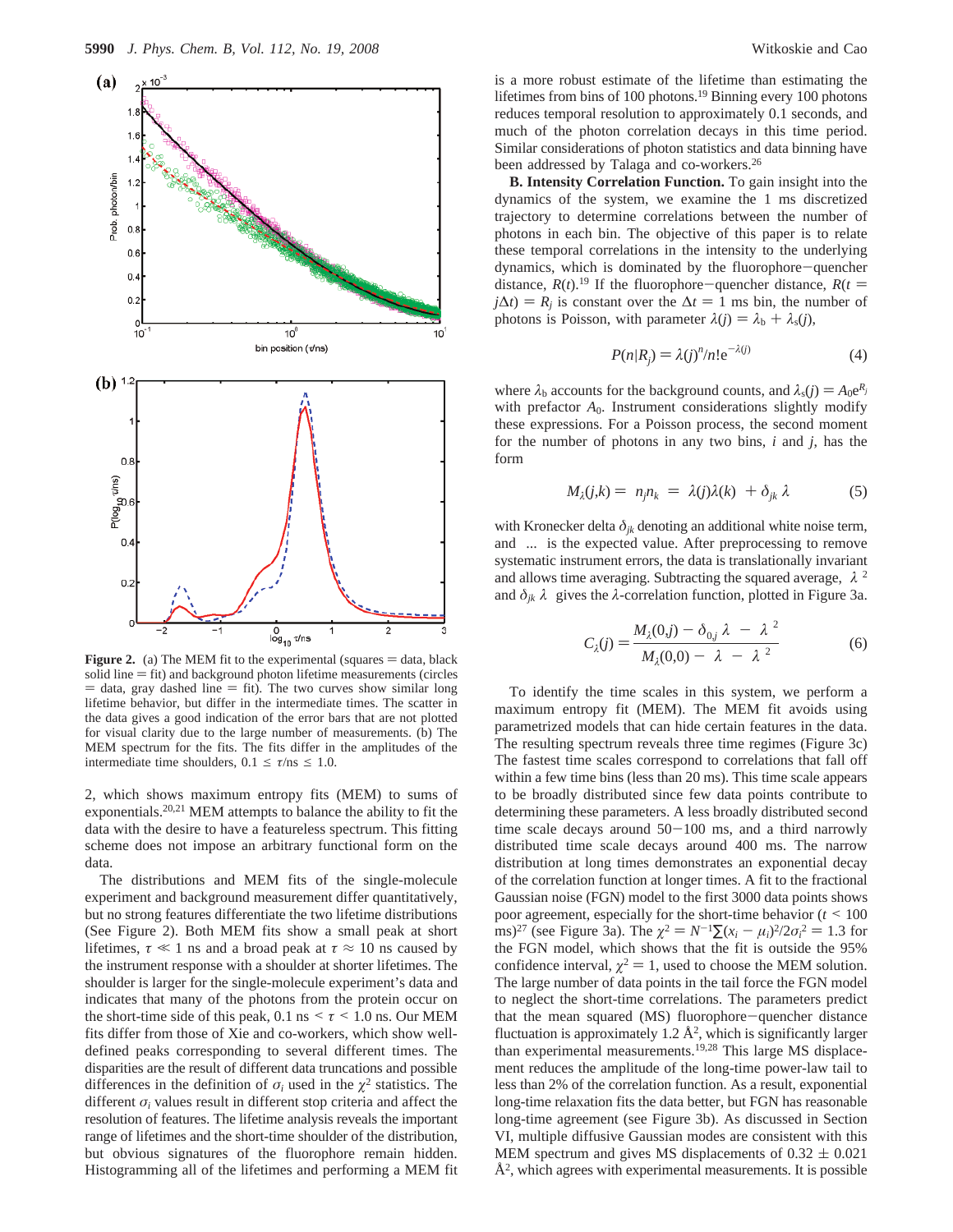

**Figure 3.** (a) Comparison of the MEM fit (solid line) to the FGN model (dashed line). The FGN model correlation function has the form,  $C_{\lambda} = A(e^{C_{FGN}(i)} - 1)$  with  $C_{FGN} = B(\sum_{n}((t/\tau)^{n} / \Gamma[n\gamma + 1]))$ . The FGN<br>fit gives  $\tau = 263$  ms  $\gamma = 0.84$   $R = 2.32$  and  $A = 0.084$  (b) The tail fit gives  $\tau = 263$  ms,  $\gamma = 0.84$ ,  $B = 2.32$  and  $A = 0.084$ . (b) The tail of panel a. (c) Comparison of the MEM spectrum (dashed) to the Bayes spectrum averaged over the MC data (solid). Except for the fast fluctuations that cannot be captured by the simple correlation analysis, the Bayesian peaks overlap with the peaks in the MEM spectrum, showing that they are consistent. We normalize the spectrum to the 1 ms bin contribution since the zero time correlation cannot be accurately measured.

to achieve a better fit with the FGN model to the first few hundred data points (up to tenths of a second), but not the entire time range of interest. We emphasize that the MEM fit does not assume a functional form and favors a less structured relaxation spectrum, such as a power-law or stretched exponential, over a structured spectrum. As a result, one should have confidence that the data reflects these structures.

Millisecond motions such as those captured by the MEM analysis have been observed in several fluorescence and NMR experiments and have been attributed to loop rearrangements, breathing motions in  $\beta$  sheets, rigid body motions of  $\alpha$ -helices, and internally hindered rotations.23,24,29 These low-frequency millisecond motions often play pivotal roles in protein function, so the ability to resolve and model these motions is important.<sup>30</sup> Although the tyr<sup>35</sup>-flavin distance may not play a key role in functionality, other motions coupled to this displacement may. The MEM analysis suggests that any physical model for the tyr<sup>35</sup>-flavin coordinate must reflect both the small-scale fluctuations of *R*(*t*) and the structured relaxation spectrum. It is also important to capture the non-Markovian fluctuations in the intensity and fluorescence lifetimes (as demonstrated in Figure 1d). The model must also account for the distribution being stationary after preprocessing the data, and no aging effects are present. Armed with these insights, we are now able to explore physically feasible models for this system in Section IV.

### **IV. Slow Motions in Proteins:** *N* **State Models, Trapping Models, and the Gaussian Diffusion Model**

Many candidate models can reproduce the intensity correlation function and the lifetime distribution, so the other physical attributes discussed above also need to be considered in selecting a model. The physical basis of a model depends on the level of coarse graining required to capture the essential physics of a system. This point is illustrated by the hierarchical tier picture of protein energy landscapes/surfaces (PESs).31 The potential energy landscape is high dimensional and complex with motions on many length and time scales. The motions on tier *m* are generally faster than motions on tier  $n > m$ , but slower than motions on tier  $n \leq m$ , and time separation arguments generally apply. If the motions that we are monitoring occur at tier *m*, we can homogeneously average over the degrees of freedom associated with the lower tiers  $n \ge m$  and need to perform a quenched average over the higher tiers  $n \leq m$ . The quenched average would result in heterogeneity in the behavior of single molecules. As shown in Figure 5, averaging over faster time scales results in a free energy potential instead of a detailed microscopic potential.24 Considering that the experimental time scales of the Fre experiment range from milliseconds to tenths of seconds, these motions occur on the slowest time scales of the protein (no tiers  $n \le m$ ), so we do not expect additional slower motions that must be heterogeneously averaged over.

Three models that result from different coarse graining procedures include the *N* state model, the trapping model, and the Gaussian diffusion model. These models originate from different topologies of the protein potential energy surface. As elaborated below, the *N* state model results from the time scale of interest corresponding to motions over high-energy barriers, while the trapping model corresponds to hopping over many smaller structures. For the Gaussian diffusion model, the smaller scale structures result in a diffusion tensor.

**A. The** *N* **State Model.** The *N* state model results from the tier of interest containing multiple minima separated by high barriers (see Figure 5e,f). Averaging over the faster degrees of freedom results in Kramer's barrier crossing kinetics,

$$
\dot{P}_{R(t)=R_i} = -\mathbf{K} P_{R(t)=R_i} \tag{7}
$$

where  $P_{R(t)=R_i}$  is the probability that the particle is in minima *i* with a corresponding tyr<sup>35</sup>-flavin distance of  $R_i$ . One may also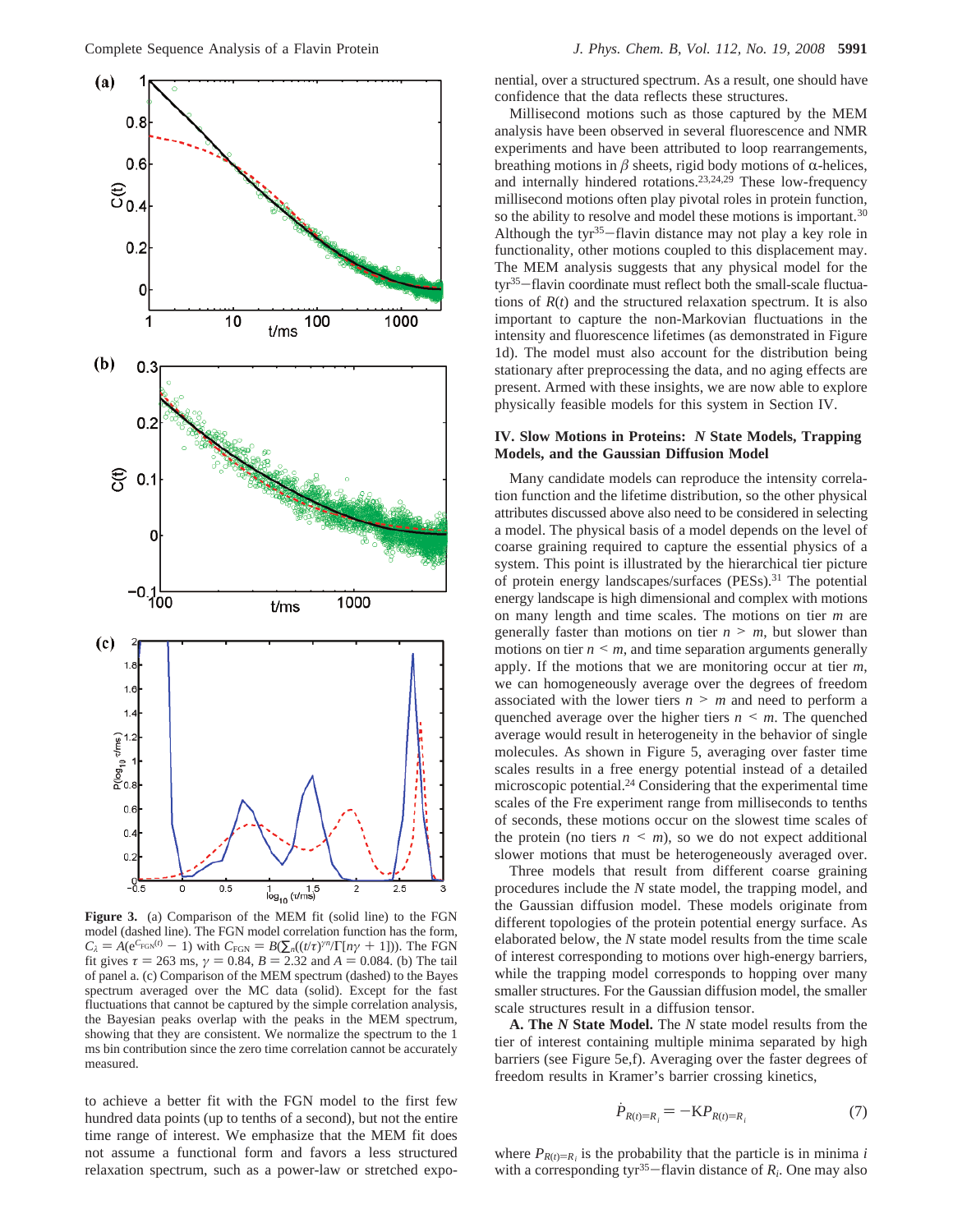

**Figure 4.** (a) The correlation function for  $m = 493$  and  $n = 507$ for a Rouse chain with 1000 beads, and the same correlation function averaged over random cross-linking of the Rouse chain polymer of 1000 beads with approximately 1 cross-link per polymer. These correlation functions are compared with the correlation function for the opposite corners,  $i = j = k = 1,10$ , of a  $10 \times 10 \times 10$ cube. The cube also has 1000 beads, but it is a small object. The diffusivity, *D* and the force constants for all connected beads, *k*, are assumed to be unity  $D, k = 1$ . Except for the Rouse chain, the smallest relaxation rates  $\lambda_1 \approx 0.1$ , and the contribution of long-time exponential relaxation is significant. (b) The lowest eigenvalues for the Rouse (triangle), cross-linked polymer (square), and the cube (circle).

add fluctuating barrier heights that make  $K(t)$  time dependent.<sup>32</sup> The presence of three relaxation time scales suggests that a minimum of four states is necessary, but some of the kinetic rates would be slow,  $\tau \sim 100$  ms, and one would expect deviations from Gaussian behavior that are not seen in the data. Instead, the data analysis below suggests that the additional non-Markovian fluctuations in  $R(t)$  can be captured by a Gaussian model, although a model with both barrier crossing kinetics and intra-well relaxation may also be viable. These additional non-Markovian fluctuations can be captured by the inclusion of additional states. If enough states are included, the *N* state model can approximate any other model, but attempts to fit the data through complete sequence analysis with a reasonable number of states,  $N > 6$ , did not achieve a desired fit to the data. The identity of these states is also ambiguous since the apparent fluctuations in the chromophore quencher distance is rather small, on the order of tenths of an angstrom, compared to the larger scale motions that an *N* state model attempts to capture,<sup>19</sup> although these motions may simply have a weak projection onto the probed coordinate.

**B. The Trapping Model.** Unlike the *N* state model, where the barriers that dominate the dynamics occur on the same tier as the motion of interest, the trapping model has important contributions from the smaller scale motions (see Figure 5c,d). These small-scale structures trap or hinder the motions of the coordinates of interest, and the fluorescence lifetime becomes static for long periods of time. Fractional diffusion is an extreme example of this scenario, where the traps have energetic barriers that are exponentially distributed for large energy barriers,  $P(E^{\dagger}) \sim \alpha e^{-\alpha E^{\dagger}$ .<sup>33</sup> The exponential decay of the energy barrier distribution is the result of extreme value arguments with barrier distribution is the result of extreme value arguments with a strong emphasis on the functional form in the tail of the distribution. This formulation is hindered by the tails being slow to converge to the universal form.33 The scenario results in a long-time power-law decay and aging effects that are not seen in the data or the MEM fit. $33$  We examined truncating the distribution of energy barriers,  $P(E^{\dagger})$ , but this truncation imposes an interrupted aging effect that removes contributions from the short-time trapping behavior and prevents the inclusion of a broad distribution of time scales in the stationary correlation function.34 The trapping models also depend on the system being large so that correlations in the trapping times can be ignored, which probably does not apply to finite sized proteins. As a result, the data does not support a trapping model.

Since the exact distribution of configurations or traps that lead to trapping are unknown, one introduces the traps stochastically. The trapping model makes an annealed disorder assumption that neglects correlations in the trapping times or energy barriers. The assumption requires the degrees of freedom other than  $R(t)$  to be weakly correlated to the coordinate of interest, except during trapping events. The trapping scenario is possible for the myoglobin experiments, where the CO molecule is moving in a cavity of the protein and occasionally encounters a site in the pocket that traps it for a period of time, but the FAD and tyrosine in this protein are connected through the scaffolding of the protein.<sup>19,32</sup> It is more appropriate to discuss motions of the entire protein including the FAD and tyrosine as a whole. Small-scale motions can create the a rough potential energy surface, which retards the motion of the protein, but allowing the lower tier structures to trap the system for extended periods of time is an extremely strong emphasis on these smallscale fluctuations.

**C. Gaussian Diffusion Model.** If the barriers are not high within the tier of interest, the system demonstrates a diffusive behavior. Averaging over faster degrees of freedom results in a smooth convex free energy landscape (see Figure 5a,b), $22,35$  and the slow motions of the protein can be approximated by diffusion of a collection of independent normal modes whose correlation function is a simple exponential  $\langle R_u(t)R_v(0)\rangle = \delta_{\mu\nu}$  $(a_{\mu}^{2}/b_{\mu}^{2})e^{-t/\gamma_{\mu}}$ . The motion of interest is a weighted sum of modes,  $R(t) = \sum_{\mu} b_{\mu} R_{\mu}(t)$ , and the process becomes Gaussian with correlation function  $\langle R(t)R(0)\rangle = \sum_{\mu} a_{\mu}^2 e^{-t/\gamma_{\mu}}$ . By defining  $\rho(\nu) = \sum a^2 \delta(\nu - \nu)$ , we can define a relaxation spectrum  $\rho(\gamma) = \sum_{\mu} a_{\mu}^2 \delta(\gamma - \gamma_{\mu})$ , we can define a relaxation spectrum and write and write

$$
\langle R(t)R(0)\rangle = C_{\rm R}(t) = \int d\gamma \rho(\gamma) e^{-t/\gamma}
$$
 (8)

The probability distribution of *R*(*t*) becomes a simple functional integral

$$
P({R(t)} = \frac{1}{\sqrt{\text{Det}(2\pi C_R(t))}} e^{-(1/2)\int dt_1 dt_2 R(t_1)C_R^{-1}(t_1 - t_2)R(t_2)}
$$
\n(9)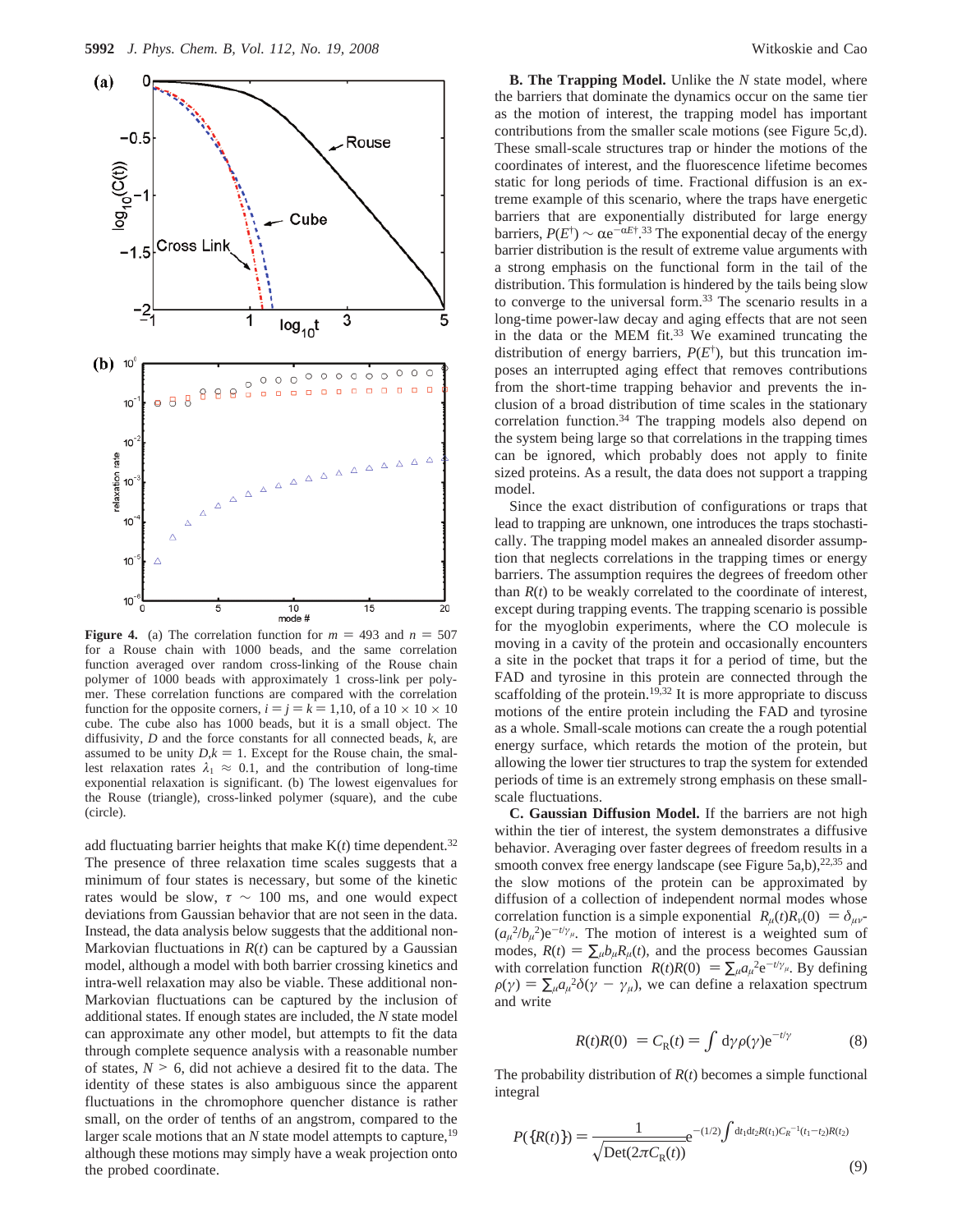

**Figure 5.** Schematic illustrations of the different potential energy surfaces (PESs) after averaging over faster time scales. (a) A PES with a global curvature and Gaussian roughness. Homogeneously averaging over the smaller length scales results in normal diffusion with a renormalized diffusion constant,  $D_{\text{eff}} = D_0 e^{-(V^2(0))/d}$ , as shown in panel b. (c) A PES with an exponential distribution of traps,  $P(E^{\dagger}) = \alpha e^{-\alpha E^{\dagger}}$ , which results in deep spikes.<br>Averaging over the smaller length scales replaces normal Averaging over the smaller length scales replaces normal diffusion by a trapping process with a waiting time  $\psi(t)$ , as depicted in panel d. (e) A more complicated PES with several local minima. Averaging over small length scales results in an *N* state model with Poisson kinetics depicted in panel f.

This model can be cast into an *N* state model with many states, but the kinetic rates have simple relationships with each other, which reduces the number of parameters. Unlike the trapping model, which puts strong emphasis on small-scale fluctuations, the Gaussian diffusion model accounts for small-scale motions through the more modest means of a renormalized diffusion tensor. The diffusion tensor for a Gaussian distribution of energy barriers can be shown to be isotropic with  $D_{\text{eff}} = D_0 e^{-\langle \beta^2 V(0)^2 \rangle / d}$ , where  $\beta$  is the inverse temperature, and  $V(0)$  is the random potential. With this assumption for  $R(t)$ , the fluorescence intensity correlation function is approximately

$$
C_{\lambda}(t) = A(e^{C_R(t)} - 1) \sim AC_R(t) + AC_R^{2}(t)/2! + ...
$$
 (10)

where *A* is a prefactor that accounts for  $A_0$  and  $R_0$ , and the asymptotic relations result from the decay of the correlation function. This expression would be exact, except for experimental considerations such as instrument response and the finite detection window, but these deviations are small.

Large-scale coarse-grained normal modes have been used to study the dynamics and statistics of several systems.24,36,37 The fast motions in proteins deviate from this model's simple harmonic motion, but the larger scale motions have been found to be independent of small-scale anharmonicities due to laws of large numbers and motional narrowing effects.<sup>22,38</sup> A Gaussian model is also the minimal information model consistent with the measured observables (the correlation function).<sup>39</sup> Even if deviations from harmonicity exist, the current data is not able to resolve characteristics of these deviations. As a result, the important features are characteristic relaxation times and the magnitude of the displacements of *R*(*t*), which can be captured by a harmonic approximation.

*1. Spectrum of the Correlation Function.* The MEM analysis showed three time scales contributing to the system, which suggests that the major contribution to the long-time relaxation

of the system can be captured by a Gaussian diffusion model with three relaxation time scales. Concurrent with our work, Kou and Xie suggested a Gaussian diffusion model with a power-law distribution of relaxation times, which they capture with the FGN model.<sup>27</sup> This model is interesting, but even ignoring the difficulty in fitting the dynamics, its application to proteins needs to be justified.

Gaussian noise assumptions have two possible sources. An unlikely source for this protein system is the bath being much faster than the time scales of interest, which leads to multiple collisions and a large number arguments. In this case, the structure of the bath does not matter, but long-lived correlations in the random force cannot be introduced. The other possibility is that the bath has an intrinsically harmonic structure, as argued above for coarse-grained descriptions of the protein. This coarse graining will add many time scales to the relaxation spectrum, and the major issue becomes the expected structure of the spectrum of relaxation times.

*2. Power-Law Spectrum and Scaling.* A power-law spectrum has been suggested for this system.<sup>27</sup> This power-law may be the result of the protein showing a self-similar structure. The simplest self-similar structure is the Rouse polymer chain of *N* beads at positions  $x_n$  with local connectivities.<sup>40</sup> The beads undergo diffusion in a potential of the form  $V_{\text{Rouse}} = \sum_{i,a=x,y,z}$  $(k/2)(a_i - a_{i+1})^2$ . In the large monomer limit,  $N \rightarrow \infty$ , the eigenmodes  $a_{\omega}(t) = (1/N)e^{i\omega n}a_n(t)$  have a correlation function

$$
C_{\omega}(t) = \langle a_{-\omega}(t)a_{\omega}(0)\rangle \approx \frac{D}{2k(1 - \cos(\omega))} e^{-2k(1 - \cos(\omega))t}
$$
\n(11)

where  $D$  is the diffusion constant,  $k$  is the spring constant of the Rouse chain, the friction coefficient  $\zeta = 1$ , and the end effects were ignored.<sup>40,41</sup> The correlation function for  $a_n - a_m$ is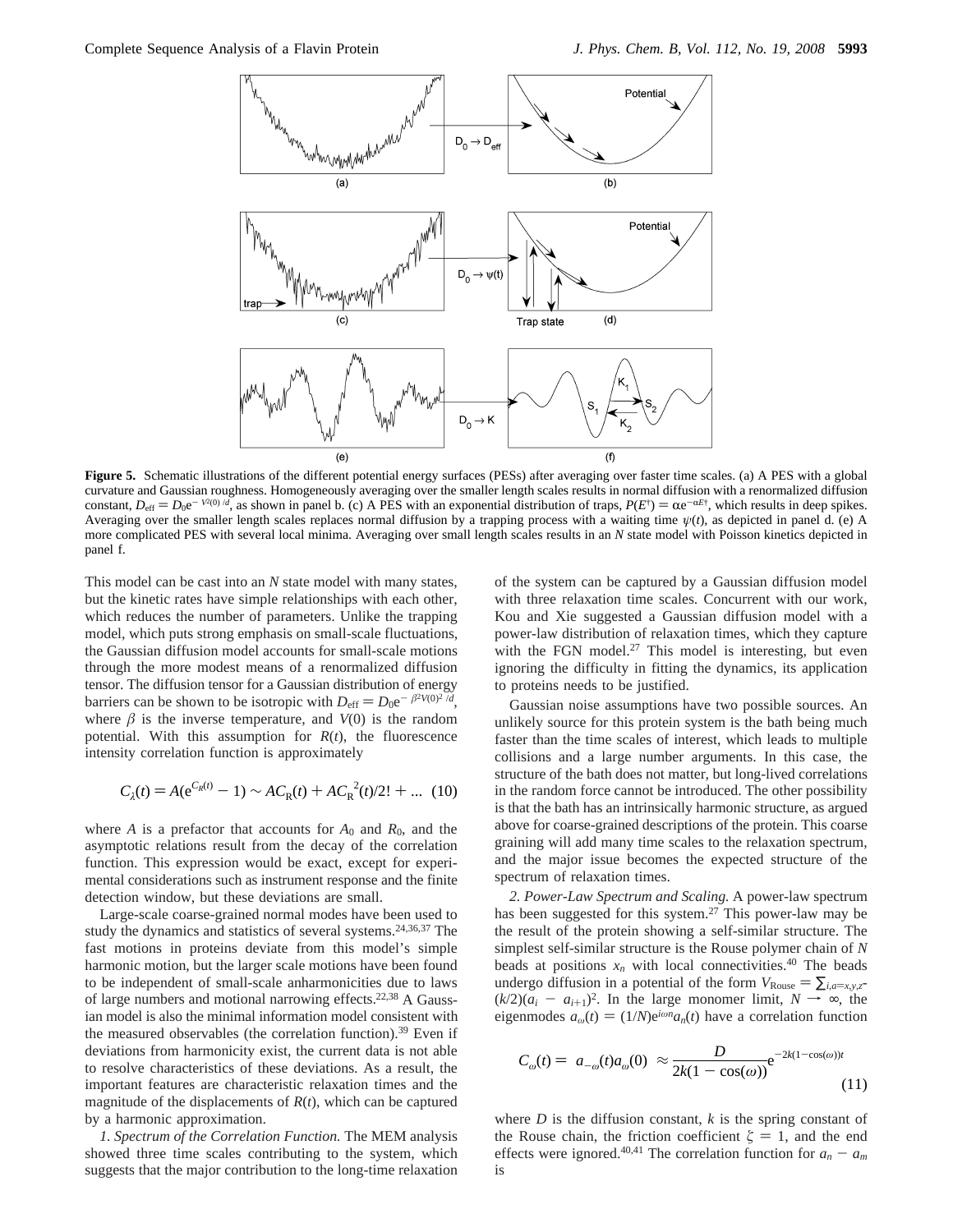$$
C_{nm}(t) = \langle (a_n(t) - a_m(t))(a_n(0) - a_m(0)) \rangle =
$$
  

$$
\int \frac{d\omega}{2\pi} \frac{D}{k} \frac{1 - \cos(\omega(m - n))}{1 - \cos(\omega)} e^{-2k(1 - \cos(\omega))t} \sim \frac{D}{k}(m - n)^2 e^{-2kt} I_0(2kt)
$$
 (12)

which decays as  $t^{-(1/2)}$  (see Figure 4).<sup>40</sup> More generally, the lattice could have a self-similar fractal structure, and the correlation would be expected to asymptotically decay as  $t^{-d/2}$ , where *d* is the fractal dimension. A physical model for fractal dimension was recently constructed by Klafter and co-workers to explore the dispersive dynamics of protein relaxation.<sup>42</sup> The power-law arises from the scale invariance of the system. By only having local connectivities, there is a translational invariance (if end effects are ignored). As a result, the relaxation times correspond to differing length scales resulting in the powerlaw. The power-law results will not be altered by adding bending rigidity or any other local interaction since the translational invariance will still hold in the large *N* limit.

3. Nonlocal Contacts, Finite Sizes, and Nonscaling Behavior. Proteins have additional interactions that are nonlocal with respect to the position along the protein sequence, so these selfsimilar structures are probably not a good model for a protein. These nonlocal interactions destroy the scale invariance, so a power-law spectrum cannot be universally applied to proteins. Although proteins may be large objects in terms of the onedimensional sequence, the three-dimensional structure is much smaller than a crystal, so edge effects destroy the scale invariance necessary for a power-law. A protein with 1000 amino-acids (Rouse beads) would only form three-dimensional structure around 10 amino-acids across (on the order of nanometers).43

The smallest eigenvalues for the relaxation spectrum of a 1000-bead Rouse chain shows a near power-law behavior with very small eigenvalues, whereas the spectrum of an elastic body that is a 10 unit cube (also 1000 beads) shows a lower bound in the relaxation rates, (see Figure 4). The cube undergoes the same diffusion process as the Rouse chain, but the potential for the cube is

$$
V_{\text{cube}} = \sum_{i,j,k=1...n; a=x,y,z} \frac{k}{2} \left[ (a_{i,j,k} - a_{i+1,j,k} - a_{i,j,k,i+1,j,k}^0)^2 + (a_{i,j,k} - a_{i,j+1,k} - a_{i,j,k,i,j+1,k}^0)^2 + (a_{i,j,k} - a_{i,j,k+1} - a_{i,j,k,i,j,k+1}^0)^2 \right] (13)
$$

where  $a_{i,j,k,i,j,k+1}^0$  denotes the equilibrium distance. In the large *n* limit, this expression is also exactly solvable with a  $t^{-1}$  powerlimit, this expression is also exactly solvable with a  $t^{-1}$  powerlaw dependence, but the edge effects for  $n = 10$  are quite significant. If force constant *k* and the diffusion constant *D* are assumed to be unity (unitless time and distance), the cube's spectrum (excluding rigid body motions) is bounded away from zero,  $\lambda_1 \approx 0.1$ , and long-time exponential relaxation is expected. Even a less structured connectivity such as the average eigenspectrum of a randomly cross-linked Rouse chain (1000 beads) shows an eigenspectrum that is bounded away from zero (Figure 4).<sup>44</sup> In this model, the potential is random with  $V_{\text{cross-link}}$  $= V_{\text{Rouse}} + \sum_{i > j; a = x, y, z} p_{ij} (k/2) (a_i - a_j)^2$ , where  $p_{ij} = 0, 1$  with probabilities  $(N - 1)/N$  and  $1/N$ , respectively. This random linking results in a collapsed structure, so finite size effects are expected.44 Proteins have specific nonlocal connectivities to allow them to perform their function, so a greater variety of behaviors and, subsequently, structures in the relaxation spectrum is expected relative to those discussed above. As a result,

it should not be surprising if the relaxation spectra of proteins show structures that are unique to the protein.

#### **V. Implementation of Bayesian Statistics**

Applying Bayesian methods to physical systems often presents difficulties since models convenient for Bayesian analysis do not always have a desirable physical interpretation. We examine the diffusive harmonic model because it is physically justified, is computationally feasible, and does not require dramatic assumptions about the system. The model implies that the lifetime of the system at time  $t = j\Delta t$  is given by a sum of harmonic modes,  $\tau_i = e^{-R_0 + \sum a_\mu R_{\mu j}}$ , and the intensity from the molecule during time bin *j* is  $\lambda_s(j) = e^{-R' + \sum a_{\mu}R_{\mu j}}$ , where  $a_{\mu}$  is the weight of mode  $\mu$  and  $R_{\mu}$ <sup>*i*</sup> is the displacement of mode  $\mu$  during time bin *j*. For this process, the  $C_{\lambda}$  correlation function is related to the correlation function of  $R_j$ ,  $C_\lambda(j) \propto e^{C_R(j)} - 1$ , where  $C_R(j) = \sum a_\mu^2 e^{-j/\gamma_\mu}$  is the correlation function for *R*, and the *y* values are the relaxation times. This expression is not the  $\gamma_{\mu}$  values are the relaxation times. This expression is not valid for an *N* state or hopping model since they are not Gaussian. For the rest of the paper, *i* refers to a photon, *j* refers to a bin, and  $\mu$  refers to a mode. Each mode has a relaxation time  $\gamma_{\mu}$ . Our goal is to find the appropriate number of modes, *M*, their weights,  $\{a_{\mu}\}\$ , their lifetimes,  $\{\gamma_{\mu}\}\$ , and other parameters,  $R_0$  and  $R'$  to best represent the data. We will denote these parameters by  $\theta_M$  and perform the optimization through a Bayesian framework.18 Following standard Bayesian modeling assumptions, the probability of a model, *M*, given the data, *D*  $= {D_i} = {\tau_{ii}}$ , is

$$
P(M|D) \propto \sum_{s_j, \theta_M} P(D, \{s_j\}, \theta_M, \theta, M) \propto
$$

$$
\sum_{s_j, \theta} \left[ \prod_j P(D_j|s_j) \right] P(\{s_j\} | \theta_M M) P(M) \quad (14)
$$

In the above expression,  $D_i$  denotes all photons in bin *j*, and  $s_i$ is the state during bin *j*. The probability for the data in a bin is the product of two components, the measured lifetimes of the photons (Section IIIA), and the number of photons in a bin (Section IIIB). These two contributions have complicated expressions due to background photon counts, the instrument response, and the truncated time windows, but numerically computing these probabilities can be implemented.18

If the Gaussian diffusion model is correct, the MEM analysis suggests that Gaussian diffusion with three distinct time scales can capture the long-time relaxation of the data. One can model the three time scales with three modes without introducing statistically significant errors. The remaining issue to address is the verification of the consistency of the model with the data set as a whole. Additional coarse-grained measures, including multiple time correlation functions, are too noisy to assess the model adequately, but the results are consistent with a Gaussian diffusion model for the motions of *R*(*t*). Concurrent with our work, Kou and Xie also demonstrated this consistency by examining these averaged quantities, so we will not go into detail about these tests of the Gaussian hypothesis.27 To strengthen the legitimacy of Gaussian diffusion, a full sequence Bayesian analysis is necessary.

The Bayesian analysis is implemented by fixing the number of modes, *M*, and performing a Monte Carlo (MC) simulation to sample the parameters of the model (the weights,  $a_{\mu}$ , the relaxation times,  $\gamma_{\mu}$ , and auxiliary parameters such as *A* and *R*0) that determine the statistics of the system. For given parameters, the probability of having  $n_i$  photons with lifetimes  $\tau_{j1}$ ...*τ<sub>jn</sub>* in bin *j* for *R*(*t*) = *R<sub>j</sub>* is computed as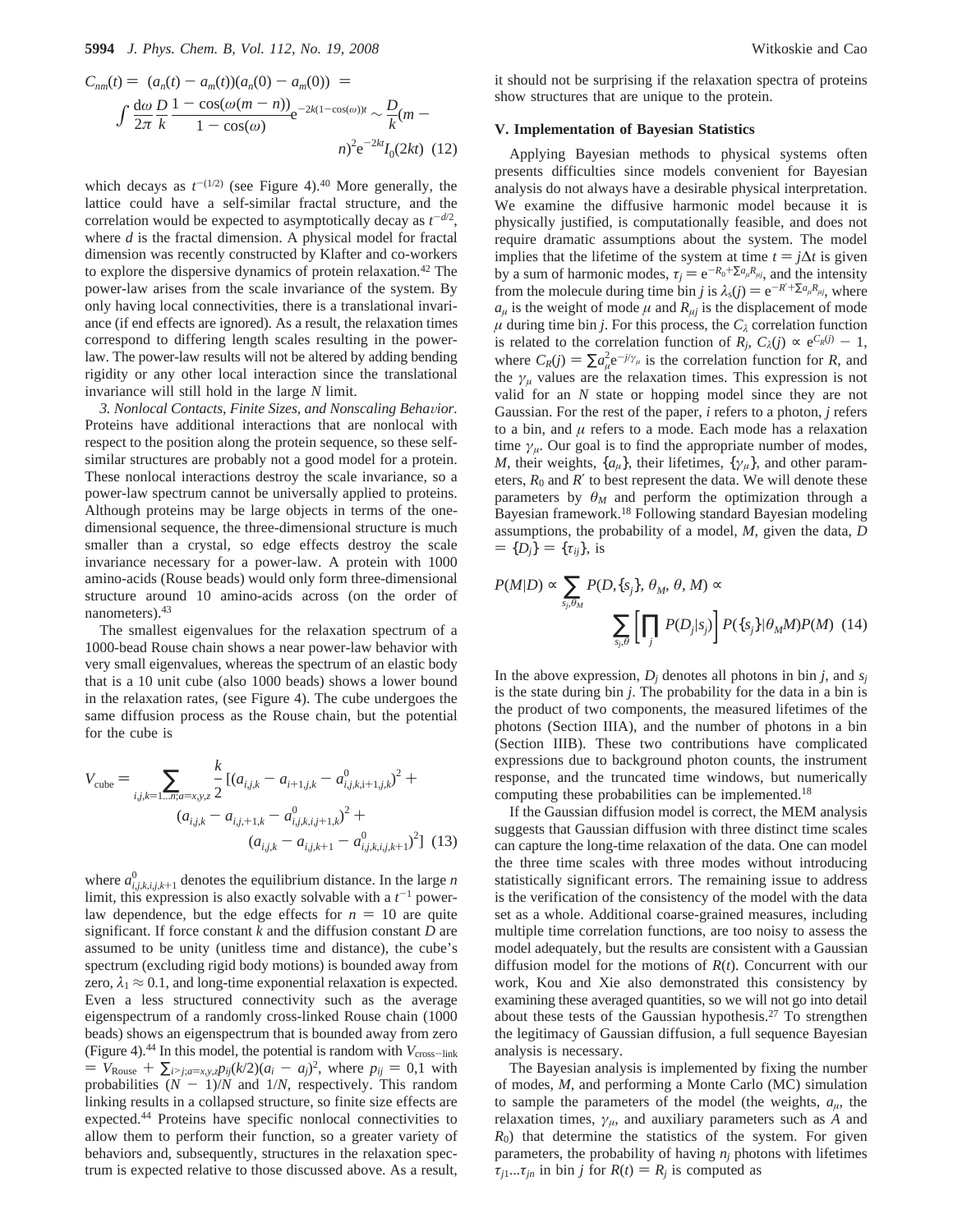Complete Sequence Analysis of a Flavin Protein *J. Phys. Chem. B, Vol. 112, No. 19, 2008* **5995**

$$
P(\{\tau_{j1}...\tau_{jn}\}|R_j) = P(n|R_j) \prod_{m=1...n} P(\tau_{jm}|R_j)
$$
 (15)

where  $P(n|R_i)$  is the probability of getting *n* photons as defined in eq 4, and  $P(\tau_{im}|R_i)$  is the probability of the arrival time of the photons given by *Rj*,

$$
P(\tau_{jm}|R_j) = \frac{\lambda_b}{\lambda_b + \lambda_s(j)} P_b(\tau_{jm}) +
$$

$$
\frac{\lambda_s(j)}{\lambda_b + \lambda_s(j)} P_{\text{sys}}(\tau_{jm}|\tau_{\text{ET}} = e^{(R_j - R_0)}) \tag{16}
$$

Both sources of photons, the system, *P*sy*s*, and the background, *P*b, are accounted for in this expression. The exact form of these probabilities is complicated by convolution with instrument response and other instrument considerations. Without these considerations,  $P_{sys}$  is equal to  $P_s$  in eq 3. Given the probabilities of the photon emission events for all  $R_i$ , the mode positions  $R_{\mu}(t = j\Delta t)$  are varied by randomly choosing one mode and statistically choosing its positions  ${R<sub>u</sub>(t = j\Delta t)}$ , keeping the other modes fixed through a forward-backward algorithm.45

From this simulation we estimate the Bayesian score (log of the probability that the model produced the data) to determine the optimal parameters.45 The score includes how well the sampled paths fit the data and the probability that the paths are produced by the diffusion model. The fit to the data is estimated from the log of eq 15 for the selected sequence  $\{R_i\}$ , and the fit to the model is estimated from the Fourier components of  $R_\mu(t = j\Delta t)$ ,  $\sum R_\mu(t = j\Delta t)e^{i\omega t}$ . The Bayesian score was computed for a different number of diffusive harmonic modes and for a different number of diffusive harmonic modes and compared to determine the appropriate number of modes.

### **VI. Results**

The simulation found that a fourth mode is necessary to account for fast fluctuations that are not consistent with the stochastic fluctuations (including the background) and would not be represented in the correlation function. The time constants and weights of the four oscillators are  $a_{\mu}^2 = 0.595 \pm 0.023$ ,<br>0.293 + 0.040, 0.292 + 0.028, and 0.324 + 0.041 for  $\nu =$  $0.293 \pm 0.040, 0.292 \pm 0.028$ , and  $0.324 \pm 0.041$  for  $\gamma_\mu$  =  $0.42 \pm 0.10$ ,  $5.9 \pm 2.8$ ,  $28.0 \pm 8.2$ , and  $400 \pm 57$ , respectively. The exponential components discovered by the Bayesian simulation fall into the time scales revealed by the maximum entropy fits, which shows that Gaussian diffusion agrees with the basic features of the data and the Bayesian approach identifies the important time scales. The Bayesian spectrum is determined by averaging  $C_{\lambda}$  over the MC simulation and is compared against the MEM simulation in Figure 3c.

For  $\beta = 1.4$  Å, the MS displacement of  $r(t)$  is  $\langle r^2(t) \rangle \approx 0.32$  $\pm$  0.02 Å<sup>2</sup>, which is in agreement with other measurements.<sup>19,28</sup> Crystal structure data show that tyr $35$  has an MS displacement of 0.25  $\AA^2$  and that the isoalloxazine portion of FAD has an MS displacement of 0.10  $\AA^2$ , so fluctuations around 0.35  $\AA^2$ are expected. For four modes, we predict that the average arrival time is around  $\langle \tau \rangle \approx 0.310 \pm 0.011$  ns. Since the number of photons emitted depends on  $\tau(t)$ , we must weigh the probability of  $\tau(t)$  by the expected number of photons given  $\tau(t)$  to determine the average arrival time of a photon emitted by the FAD,  $\langle \tau_{\text{photon}} \rangle \approx 0.410 \pm 0.028$  ns. As expected, this distribution suggests that the photons from the system occur on the shorttime shoulder peak of the MEM distribution in Figure 2b.

Additional modes, beyond four, slightly improve the fit to the data and the correlation function, but the improvement cannot be justified statistically. For less modes, the paths selected by two- and three-mode models have similar likelihoods to the paths of the four-mode model, but the probability of these paths being produced by the harmonic model was much lower. In other words, following the variation in the data with less than four modes resulted in unlikely paths. The Fourier components of the sequence for the four-mode model,  $\sum R_{\mu}(t = j\Delta t)e^{i\omega j}$ , are within the expected variances of the model, so Gaussian within the expected variances of the model, so Gaussian diffusion is consistent with the paths that fit the data. Similarly, the photon emission events are consistent with the model. The Bayesian scores and parameters for four oscillators show time translational invariance, so the model is not over-fitting the data.

#### **VII. Conclusion and Discussion**

This paper examines a single photon experiment with a complex data set that is difficult to interpret from correlation analysis. Nonparametric fits by the MEM demonstrate a wide distribution of time scales with distinct structures in the relaxation spectrum that are neglected by phenomenological fits using smooth predetermined functional forms. The evidence for these structures (especially at long times) is strong, so it is appropriate to discuss distributed lifetimes, but the existence of a stretched exponential, power-law, or other phenomenological functional form cannot be fully supported by the data. Our analysis demonstrates the importance of introducing nonparametric methods into single-molecule data analysis and the need for caution in interpreting model features such as power-law tails. Models without these features may also be consistent with the data, so it may be difficult to assign a physical meaning to the predicted power-law. From the nonparametric analysis of coarse-grained measures, such as correlation functions, one can develop legitimate models to describe the behavior of the system. Although models should be consistent with the correlation analysis, correlation functions provide only one- or twodimensional information and generally fail to distinguish different models. The desire for a comprehensive test motivated the use of Bayesian methods in analyzing the entire data sequence. These tests are more time-consuming than the correlation analysis, but the conclusions are more reliable.<sup>27</sup> However, one must remember that the excellent agreement between the data and the harmonic diffusion experiment may simply be the result of the insensitivity of measurements to nonharmonic features. Through a complete sequence analysis on a single molecular trajectory, this paper demonstrates that the Gaussian diffusive model with a few well-defined long time scales is a viable candidate for describing this system. These slow time modes may correspond to motions that influence protein structure and function.

Proteins are specific entities that perform specific tasks. The complexity of proteins may cause a broad distribution of time scales, but it is important to understand how the motions are associated with the specific tasks of the protein. Coarse-grained diffusive harmonic modes incorporate the universality of large numbers by averaging over small scale fast fluctuations while maintaining features that are specific to the protein's structure and function. The fact that coarse-grained models and simulations can capture these slower time scale motions while also being computationally tractable is a desirable feature that may allow comparison of simulation to experiment.

**Acknowledgment.** We dedicate the paper to Attila Szabo with admiration. The research is supported by the AT&T Research Fund Award, the NSF Career Award (No. Che-0093210), and the Camille and Henry Dreyfus Teacher-Scholar Award. We would like to thank X. S. Xie and G. Luo for